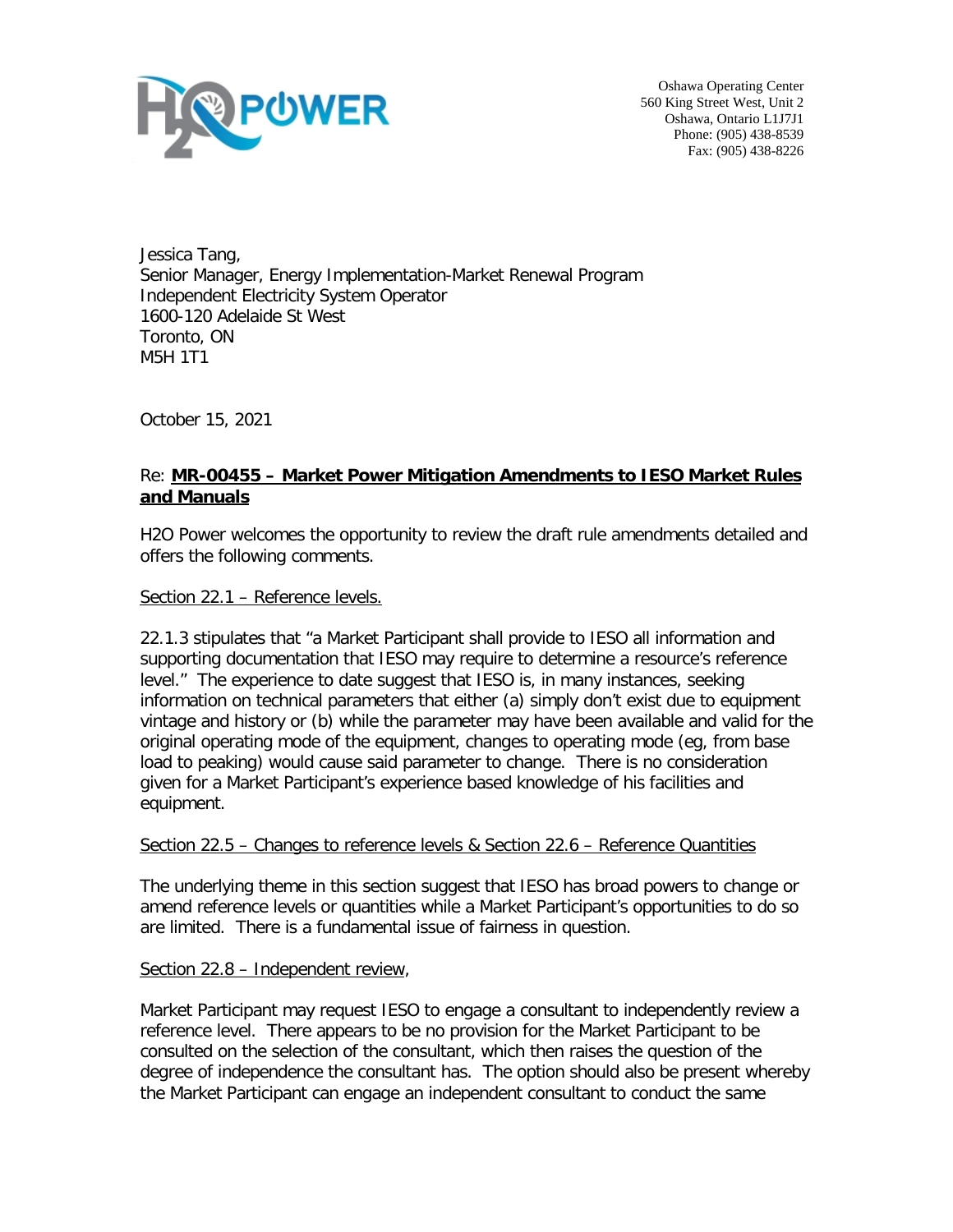

exercise. Further in this section, IESO can reject the Independent Consultant's findings on some very narrow grounds. A weighted view of the findings would provide a more equitable approach.

## Section 22.10 Designation of Constrained Areas

The built in delays for triggering a Dynamic Constrained area should be amended as follows:

- (a) Include export constrained areas. This is of particular concern to areas where significant transmission limitations exist as a matter of routine operation or exposure. Removal of critical elements can quickly constrain or bottle significant generation.
- (b) Remove the 120 previous dispatch hours as the trigger to initiate a dynamic constrained area for planned outages of significant duration, eg, more than 8 hours as starting point. Change the trigger to start on the scheduled outage start time/date and continue through the duration of the outage.

Section 22.14 Ex-Ante Mitigation of Economic Withholding and Section 22.15 Ex-Post Mitigation of Physical Withholding.

The conditions and process listed for Conduct and Impact tests for both Energy and Operating Reserve require some additional thought, as the application of the draft Rules, as we understand them, would have some unintended consequences that IESO may not necessarily recognize.

Specific to hydroelectric resources, there will be occasions whereby, due to hydrological conditions, the Market Participant's offers for Energy and/or Operating Reserve will be constrained by conditions within the facility's Water Management Plan (WMP). The WMP for most hydroelectric facilities in Ontario is an instrument authorized by and enforceable under the Lakes and Rivers Improvement Act (LRIA). Some further facilities are governed under other agreements bound by either interprovincial or international treaties.

Offers for hydroelectric resources must factor in the WMP requirements for both short and longer term impacts such as to take all reasonable measures within a facility operator's control pre-emptively to remain within the bounds established in the WMP. A Market Participant cannot risk offering either energy or Operating Reserve in a manner such the impact of those offers and likely resulting dispatch puts the facility at risk of violating the facility's Water Management Plan, which is authorized and enforced under the Lakes and Rivers Improvement Act. Those conditions may be based on either a short term or/and long term view of the hydrological conditions, an assessment of which the Market Participant should be the sole judge to evaluate, based on his operating knowledge of his facilities.